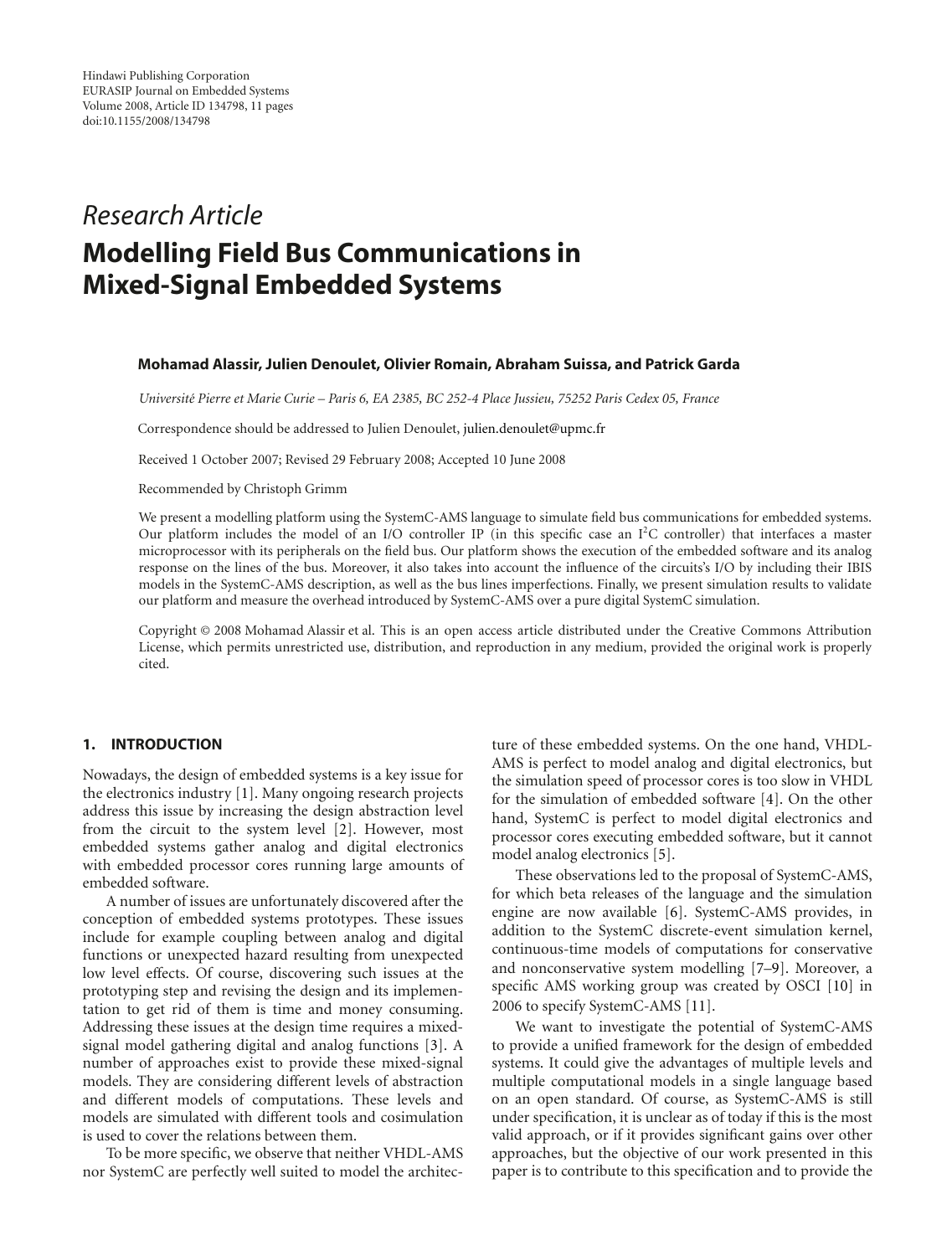AMSWG with some applications of mixed-signal embedded systems.

Considering the long-term challenge we are addressing and the need for specific performances data to provide a significant insight, we chose a pragmatic step-by-step research strategy, and we begun with a rather simple case of mixed-signal embedded system.

In many different applications, (automotive, industrial control, etc.), embedded systems are typically formed by a set of nodes connected through field busses such as I2C or CAN. The nodes are typically mixed analog and digital SOCs, including one (or several in the near future) processor core(s) and an array of peripheral interfaces. In its most usual form, the node is simply a microcontroller, connected to various sensors or actuators.

In this paper, we show how to model the field bus communications between the nodes of an embedded system. Our methodology is based on three main parts: firstly, a generic architecture of an I/O controller realizing the interface between the processor cores and an  $I<sup>2</sup>C$  field bus; secondly, a generic architecture for the analog part of this interface, and a software tool to get the parameters of this interface from industrial IBIS files; thirdly, a generic model of the bus lines. Hence, our method is generic and it can be applied to any field bus. This paper is based on our previous work on the design and modelling of an I2C bus controller in VHDL [12] and SystemC-AMS [13, 14]. It is an extended revision of the (unpublished) paper presented in [15].

For didactical purposes, the paper is organised around a platform presented in Figure 1. It represents a common situation, where a microcontroller is connected to a Systemon-Chip through a field bus. Our model includes discreteevent models for the digital cores, implemented in SystemC, and continuous-time models for the analog interfaces and for the bus lines, implemented in SystemC-AMS. Whereas this methodology is generic, we will present it in the specific case of the I<sup>2</sup>C and CAN busses.

The paper is divided into three main sections. Section 2 describes the architecture of the digital I/O controller. Section 3 presents the architecture of the analog I/O, the method to include data from an IBIS model into an equivalent SystemC-AMS description of a circuit's I/O buffers, and the electrical model of the bus lines. Section 4 gives several simulation results of field bus communication on the platform and estimates the overhead of the analog parts of the models compared to a totally digital simulation.

# **2. DIGITAL MODELS**

The modelling platform discussed below is presented in Figure 2. It is centered on a field bus that connects four nodes: among them two can be masters on the bus, while the remaining two can only be slaves. The two masters are a 8051 microcontroller in association with a bus controller and a MIPS-based system on Chip. The two slaves are memory devices which will be accessed in the course of simulation by the two masters. Each node is modeled with a mixed SystemC/SystemC-AMS description, where a device's digital core is modeled in SystemC and its analog interface



FIGURE 1: General structure of the modelling platform.



Figure 2: Field-bus based modelling platform.

is modeled in SystemC-AMS. This section introduces the digital architecture of the platform components, especially focusing on the bus controller.

# *2.1. Bus controller*

We first decided to model our platform around an  $I^2C$  bus, mainly because this standard provided a simple protocol and an easy-to-implement mixed-signal interface. However, it seemed appropriate to work on a generic structure that could be applied to different protocols with only a minimum of changes. Thus, this subsection presents our controller architecture applied to the case of an  $I^2C$  bus.

## *2.1.1. I*2*C protocol*

Historically, the first I2C (Inter-Integrated Circuit) controllers and the  $I<sup>2</sup>C$  protocol were designed by Philips at the beginning of the eighties for television applications [16]. The I<sup>2</sup>C bus was invented to provide communication on a two-wire bidirectional bus—a serial data (SDA) and clock (SCL)—between a small number of devices (sensors, LCD, microcontroller, etc.). Transfer frequency is up to 100 kbits/s for standard mode, and up to 3.4 Mbits/s in high-speed mode.

Data frame for the standard mode is made of a start bit, a 7 bits address, a Read/Write bit, an acknowledge bit (ACK), and a sequence of data bytes. Each data byte is followed by an acknowledge bit issued by the target device. A stop bit finalizes the transmission (Figure 3). Each bit is transmitted on SDA in conjunction with the SCL clock.

(i) Transfers are initiated by a START condition. It happens when a falling transition occurs on the SDA line while SCL is high.

(ii) Transfers end with a STOP condition. It happens when a rising transition occurs on the SDA line while SCL is high (Figure 4).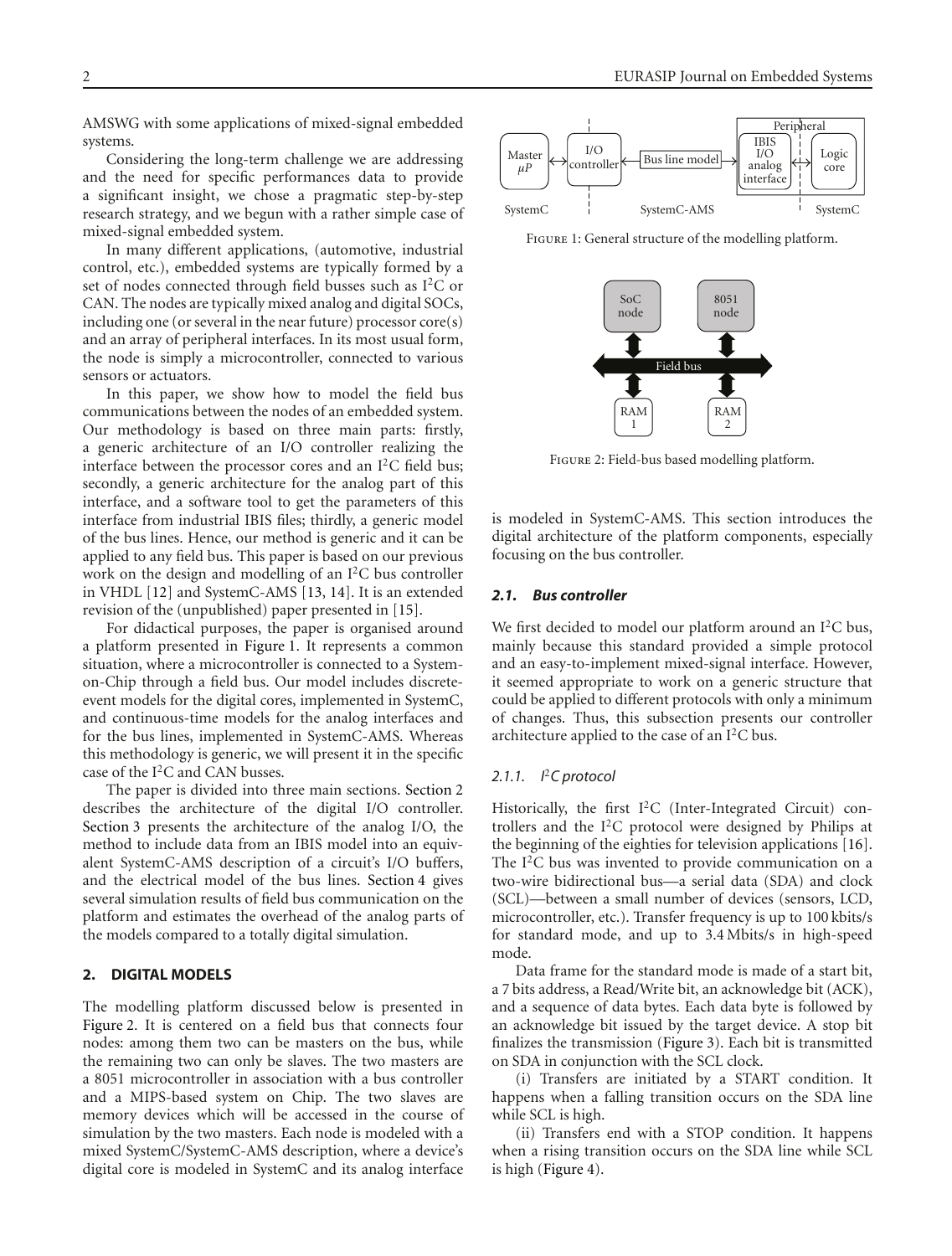

Figure 4: Start and stop condition.

(iii) Data is considered valid during the high state of SCL. Therefore, SDA signal must remain stable during this half period (Figure 5).

(iv) I2C allows multimaster communications and features an arbitration management protocol for such transmissions. Arbitration takes place on the SDA line, while the SCL line is at the high level. Bus control is given to the master which transmits a low level while the others transmit a high level. A master which loses arbitration switches to high impedance its data output stage (Figure 6).

As a specification for our  $I^2C$  controller model, we chose the PCF8584 designed by Philips/NXP [17].

# *2.1.2. I*2*C controller digital block architecture*

The architecture of the digital block is divided into three blocks (Figure 7).

(i) A microprocessor interface handles communication with the microprocessor core. It is built around a FIFO that stores the successive requests coming from the microprocessor bus (8051 bus, VCI, AMBA, etc.). When the controller has finished a transaction on the bus, and if a request is stored in the FIFO, the FIFO is read and the interface extracts the information needed by the sequencer (type of operation, address, data) to perform the new communication. The interface also includes an interrupt line connected to the microprocessor core so that it can read a data received from the  $I^2C$  bus.

(ii) The core of the controller is a sequencer which translates the request from the master into a detailed sequence respecting the  $I^2C$  protocol (frame generation, byte transmission, or reception, etc.).

(iii) Finally, a signal generator module manages or drives the SCL and SDA bus lines (Figure 8). This block manages the acknowledge generation/detection depending on the operating mode (transmitter or receiver). A shift register either serializes data to be sent to the bus line in transmitting mode or collects information from the bus in reception mode. It also sets the transmission frequency by dividing the system clock with a user-defined constant. The SDA and SCL signals from this block will be interfaced with the analog model presented in Section 3.



Figure 5: Data validity period.



FIGURE 6: Arbitration procedure with two masters.

### *2.2. Other devices*

To develop the SoC node of the platform, we used a virtual prototyping platform for system-on-chips called SoCLib [18]. SoCLib provides a number of IP SystemC models (including processor cores, VCI interconnect, memory devices, I/O controllers, timers, etc.), to easily simulate an application on a user-assembled SoC or MPSoC architecture built around a virtual component interface (VCI) bus [19].

We added our controller model to the SoCLib library and used it to connect an MIPS processor core to an external field bus. To do so, a SystemC wrapper has been developed to interface our controller to the VCI bus provided by SoCLib. The platform also includes a RAM component used by the MIPS to store its code and data and a TTY terminal for debug purposes. A SoCLib-generated platform synopsis can be found in Figure 9.

We will not detail the remaining models, the  $I<sup>2</sup>C$  RAM, and the 8051 microcontroller [20]. The first of this model is a basic description of a memory component while the second one is a standard description of this well-known circuit.

# **3. ANALOG MODELLING**

We introduce in this section the analog modules of our platform. All these devices were modeled in SystemC-AMS v.0.15. First, we show the analog interface of the bus controller, designed according to the requirements of the  $I<sup>2</sup>C$ protocol. Then, for the slave devices, we present an interface retrieved from an IBIS model of a standard component and show how such IBIS models can be automatically translated into a SystemC-AMS description. Finally, we focus on the transmission lines, introducing a model that takes into account the wires' physical imperfections as well as the mutual influence of adjacent transmission lines.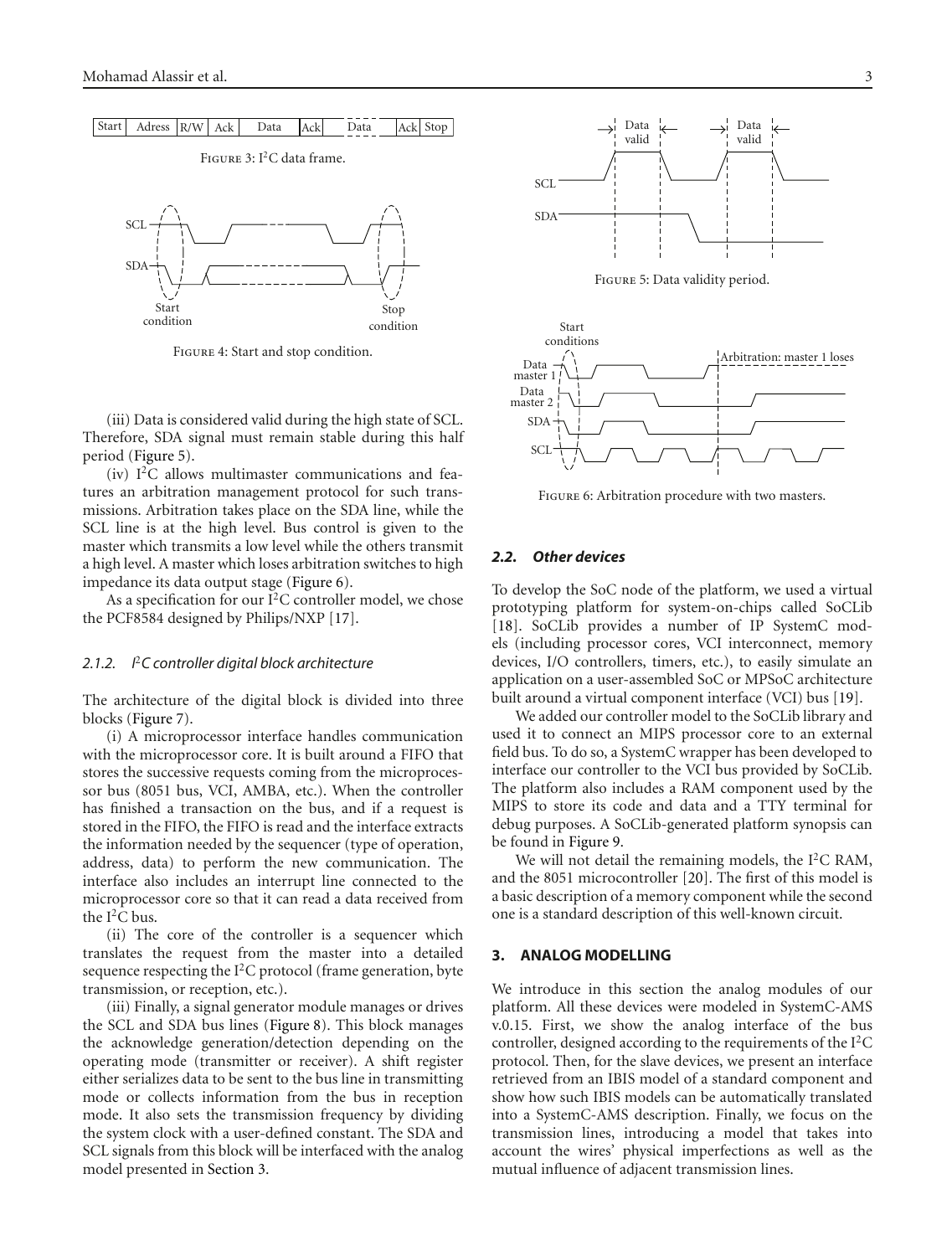

Figure 7: Controller digital block architecture.



Figure 8: SDA line manager.

#### *3.1. Bus controller*

Specifications of the  $I<sup>2</sup>C$  protocol indicate that the devices must have open-drain or open-collector outputs (depending on technology) in order to perform a wired-AND function to manage multimaster mode. Both lines also feature a pullup resistor to VCC (Figure  $10(a)$ ).

We modeled this analog interface with the SystemC-AMS 0.15 library, by instantiating linear elements (resistors, capacitors, voltages sources, etc.). Figure 10(b) represents the interface model for the SDA line. It translates the logic levels sent by the digital block to voltages across the bus lines. The SCL model is similar.

In this model, the transistor is represented with an interrupter and a resistor as no transistor model is available in SystemC-AMS 0.15. A 20 pF capacitor is used to manage the rising and falling times of the SDA signal. Finally, a pullup resistor sets the line at a high state when no command is applied on the bus. To read a value coming from the bus, a threshold detection is applied to the SDA line and it provides a logical value to the digital block.

Algorithm 1 gives a SystemC-AMS sample code of the analog interface for either line of the bus. The electrical parameters of the devices (including the output transistor) were chosen to be in accordance with specifications found in NXP's PCF8584 controller datasheet [17].



Figure 9: SoCLib simulation platform.

#### *3.2. IBIS to SystemC-AMS conversion*

In order to accurately model the analog behaviour of the components connected on the bus, and integrate real parameters of industrial components to our SystemC-AMS models, we developed an IBIS-to-SystemC-AMS conversion tool. It parses a standard IBIS source file to produce a SystemC-AMS module we can directly instantiate in our platform. This section briefly presents the IBIS standard and then shows how these models can be used in our simulation platform.

#### *3.2.1. IBIS specifications*

The input/output buffer information specification (IBIS) [21] standard was originally introduced to give a behavioural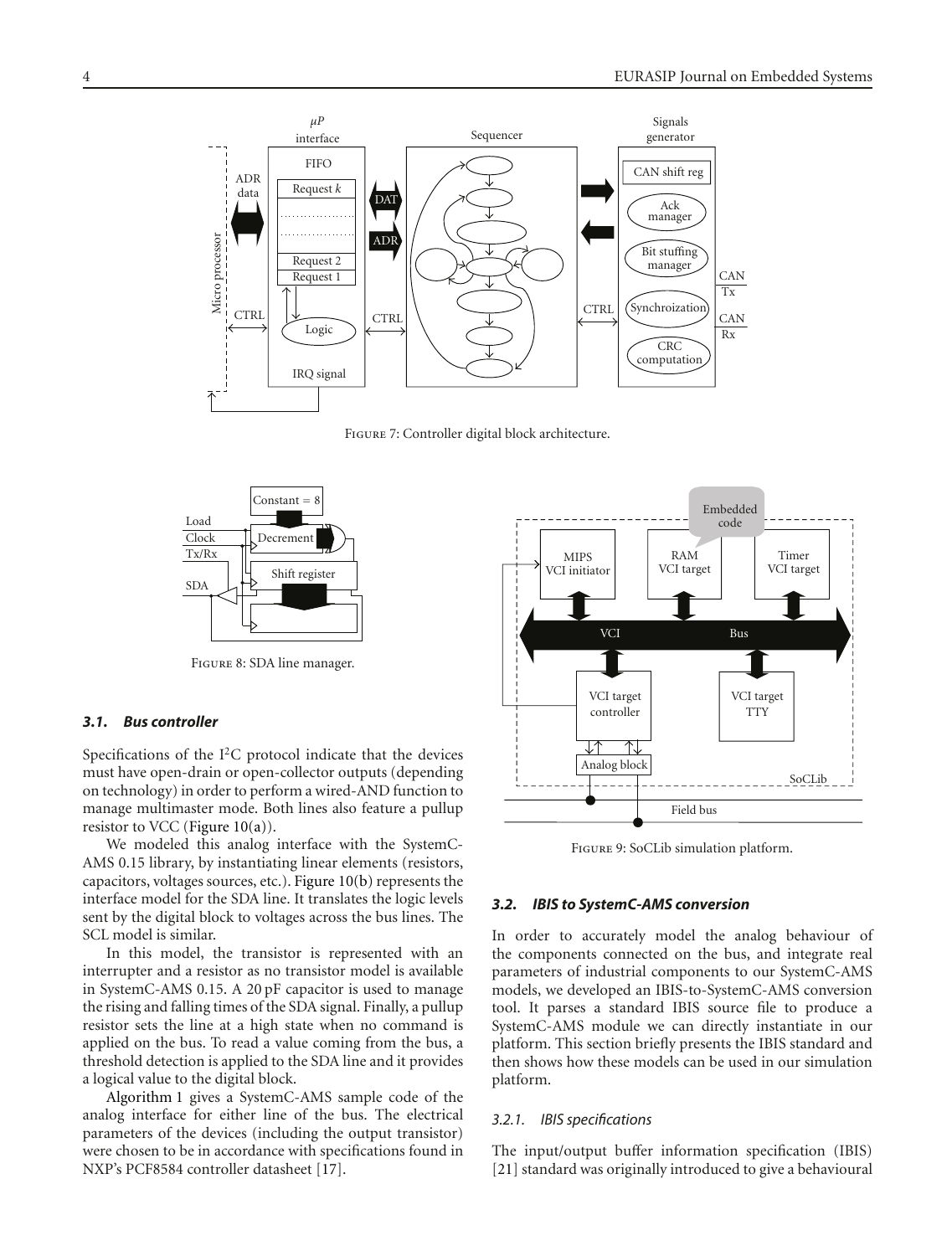

FIGURE 10: (a) I<sup>2</sup>C electrical scheme (b) SystemC-AMS model.

description of a circuit's inputs/outputs. This behaviour is based on voltage/current curves obtained from measurements or full simulation. It especially takes into account the influence of the chip's package on the I/O signal form.

An IBIS model is presented as a text file which includes for each input or output pad an *R*, *L*, *C* equivalent circuit modelling the influence of the package as well as another circuit representing the response of the pad to a rising or falling edge transition.

Figure 11 presents a model of an output buffer (input buffers are modeled in a similar way). The voltage/current curves included in the IBIS file give the response of the CMOS inverter to a logic transition. However, the IBIS standard specifies that this response is equivalent to another *R*, *L*, *C* circuit. As a result, a SystemC-AMS module of the electrical scheme presented in Figure 12 can accurately model the behaviour of the output buffer. The figure also shows how the module can be interfaced with a SystemC description of the logic core of the component.

# *3.2.2. IBIS-to-SystemC-AMS conversion*

To add IBIS models in our SystemC-AMS simulation platform, we developed an IBIS file analyzer program which parses the IBIS file to extract the I/O circuits useful information and then automatically creates a SystemC-AMS module using these parameters.

An IBIS file is made of several sections that first present general information about the chip, display the *R*, *L*, *C* values of the circuit's package, enumerate the different I/O pins, and specify their type (input, output, GND, etc.), then they describe the behaviour of each I/O type found in the chip. A sample of an IBIS file is presented in Algorithm 2. Each section is specifically introduced by a keyword (such as [Package] or [Pin] in the file sample). The aim of our tool

```
SCA SDF MODULE(ADC){ // Threshold Detector
  sca sdf in<double> in;
  sc out<bool> out;
   -
  void init(){}
  void sig_proc(){if(in.read() > 2.5) out = 1;else out = 0;}
   -
  SCA CTOR(ADC){}
};
   -
SCA SDF MODULE(data conv){
  sca sdf in<double> portin;
  sc out<double> portout;
   -
  double portout.;
  void init(){ portout = 1.0e3;}
  \text{void sig\_proc}(){ \text{portout\_} = \text{portin}.\text{read}();\text{portout} = \text{portout}<sub>+</sub> 3.0e2;}
   -
  SCA CTOR(data conv){}
};
   -
SC_MODULE(SDA_Mgr){<br>sc_in<br/>>bool> sda_in; // From digital block
  sc_in<br/>bool> sda_in;
  sc out<bool> sda out; // To digital block
  sca sdf signal<double> sda sdf; // To I2C Bus
   -
  sc_signal<double> r_value;
  sc signal<bool> sig ;
  sca elec port out; // Output port
  sca elec port gnd; // Ground port
  sca_elec_node y;
   -

  \text{sga}_2 \text{sgn}^* r1; \text{sga}_2 \text{sgn}^* c1;sca rswitch ∗sw1; sca vd2sdf ∗conv1;
  data conv ∗data conv1; can ∗can1;
  \equivSC CTOR(SDA Mgr){
   -

     ADC1 = new ADC("ADC1"); // Threshold
            ADC1->in(sda_sdf); ADC1->out(sda_out);
  \equivsw1 = new sca rswitch("sw1"); // Switch
        sw1->off_val = true; sw1->p(y);
        sw1->n(gnd); sw1->ctrl(sda in);
  \equivr1 = new sca_sc2r("r1"); // Resistor
          r1->ctrl(r value); r1->p(out); r1->n(y);
   -

     data_conv1 = new data_conv("data_conv1");
        data_conv1->portin(sda_sdf);
        data_conv1->portout(r_value);
   -

     c1 = new sca c("c1"); // Capacitor
        c1->value = 20.0e − 12;
        c1->p(out); c1->n(gnd);
   -

     conv1 = new sca vd2sdf("conv1"); // Output voltage
        conv1-\gg p(out); conv1-\gg n(gnd);
        conv1->sdf_voltage(sda_sdf);
      }
};
```
ALGORITHM 1:  $I<sup>2</sup>C$  controller analog block code sample.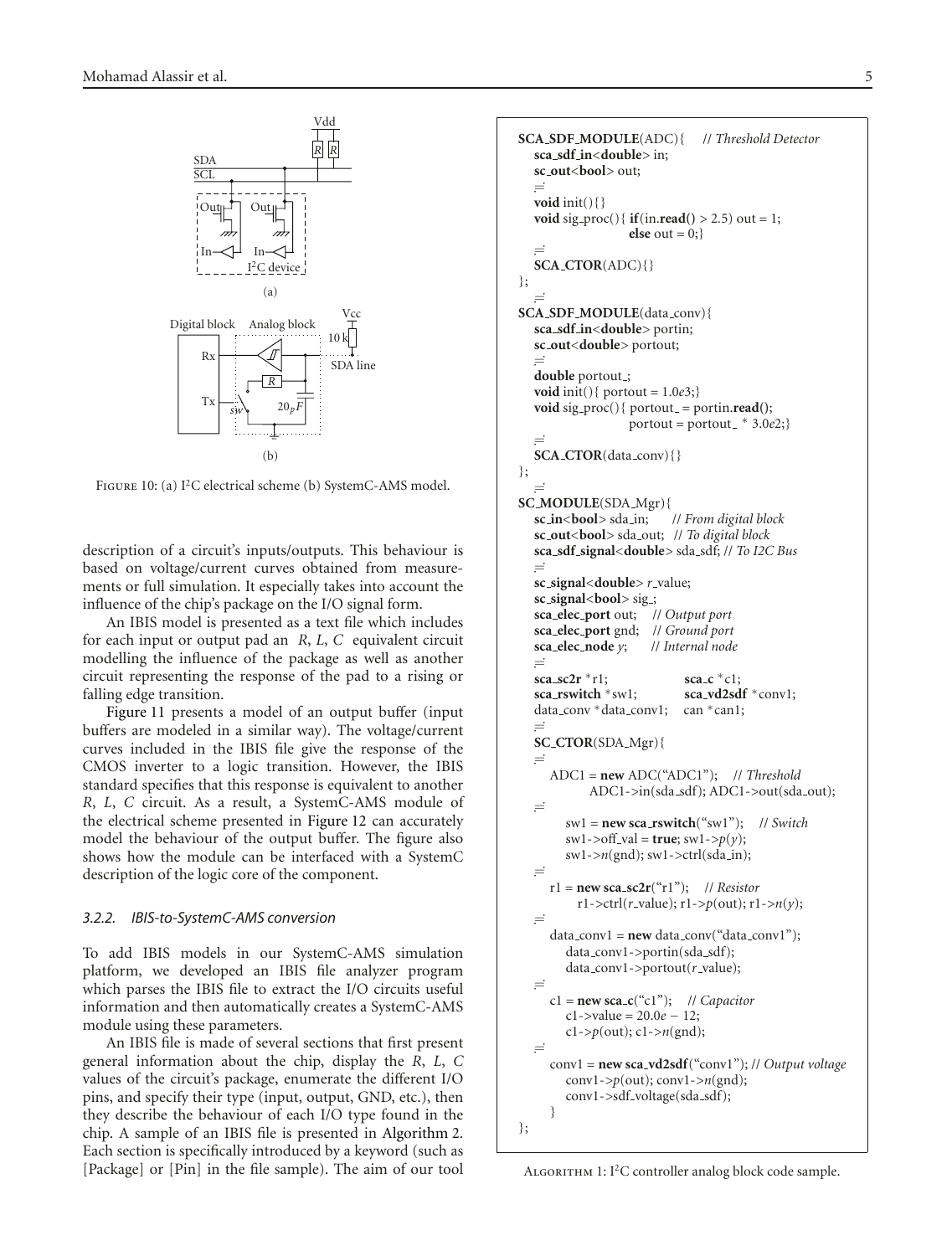

Figure 11: IBIS output model.



Figure 12: IBIS equivalent circuit to model in SystemC-AMS.

is to scan the IBIS file, look for those keywords, and extract useful information, in particular the number of each I/O type as well as each type's electrical characteristics, that is, the value of the *R*, *L*, *C* elements.

The synopsis of our IBIS-to-SystemC-AMS converter is presented in Figure 13. When running, it performs a scanning phase followed by a generation phase.

When it parses the IBIS file, the program first counts the number of different I/O models for the circuit as well as their number of occurrences. Then, for each I/O model, it extracts and stores the value of the *R*, *L*, *C* elements. To do so, the program compares the first word of each line of the IBIS file with a set of predefined keywords (e.g., "R<sub>-P</sub>kg" for the package resistance). If it matches with one of the keywords, it saves the value of the element (which, in an IBIS file, is usually written next to the keyword).

As an illustration, in the IBIS text file sample (Algorithm 2), the program will count 8 I/O, among them three identical (A0, A1, A2). It will also notice the *R* pkg, *L* pkg and *C* pkg keywords and save the values located next to these keywords (resp.,  $0.2 \Omega$ , 7 nH, and 1,5 pF).

When the scanning phase is completed, the program generates the SystemC-AMS file. This file includes one top level module with the correct number of I/Os. Each I/O is instantiated as a separate module inside the top level component and can be directly associated with a SystemC digital simulation model (see Figure 1): on one hand, a signal on an output pin is produced with the help of a switch component, commanded by the digital model, on the other hand, a voltage on an input pin is converted by a threshold detector to generate a boolean value that is sent to the digital model. Obviously, each I/O module models the electrical circuits presented above, with the extracted values of the *R*, *L*, *C* components. Algorithm 3 presents a sample of an in-out pin module created from an IBIS file specification.

This tool was used to generate a SystemC-AMS model out of the IBIS description of the CAT24WC0 2 Kbit I2C

| typ                                            | min                   | max                  |  |  |
|------------------------------------------------|-----------------------|----------------------|--|--|
| 0.20                                           | $100.00 \,\mathrm{m}$ | 0.40                 |  |  |
| 7.00 nH                                        | $4.10 \text{ nH}$     | $10.00\,\mathrm{nH}$ |  |  |
| $1.50$ pF                                      | $1.00 \,\mathrm{pF}$  | $3.00 \,\mathrm{pF}$ |  |  |
|                                                |                       |                      |  |  |
| $****************P$ in Defintions************* |                       |                      |  |  |
| signal_name                                    | model_name            |                      |  |  |
|                                                |                       |                      |  |  |
| A <sub>0</sub>                                 | InputModel1           |                      |  |  |
| A <sub>1</sub>                                 | InputModel1           |                      |  |  |
| A2                                             | InputModel1           |                      |  |  |
| <b>GND</b>                                     | GND                   |                      |  |  |
| <b>SDA</b>                                     | IOModel               |                      |  |  |
| SCL.                                           | InputModel2           |                      |  |  |
| <b>WP</b>                                      | InputModel3           |                      |  |  |
| VCC                                            | <b>POWER</b>          |                      |  |  |
|                                                |                       |                      |  |  |

ALGORITHM 2: IBIS text file sample.



Figure 13: IBIS-to-SystemC-AMS converter tool synopsis.

EEPROM chip from catalyst semiconductors [22]. This model serves as the analog interface of both slave memory devices featured in the I<sup>2</sup>C platform.

#### *3.3. Transmission line model*

The bus lines feature a number of imperfections and can suffer from any kind of signal integrity perturbation. This section presents how the electrical model of the bus lines can be included in our modelling platform.

So far, we have considered the bus lines as perfect conductors immune to any kind of interference. Still, the nature of the wires as well as their geometry can modify the behaviour of the transmitted signals and, of course, so does the external environment. These imperfections are represented with *R*, *L*, *C* elements that we integrate in our platform. Our line model below (Figure 14) is based on [23].

Each bus line includes the wire resistance and also an inductance that represents the wire self-inductance. The value of this inductance is given by the following formula, where *l* is the wire length and *d* the wire diameter in centimetres:

$$
L = 0.002l \left( \ln \left( \frac{4l}{d} \right) - 0.75 \right) [\mu \text{H}]. \tag{1}
$$

In the situation of two (or more) adjacent lines, which is likely to appear in the case of the  $I<sup>2</sup>C$  bus, a mutual coupling phenomenon appears. It is represented by a parallel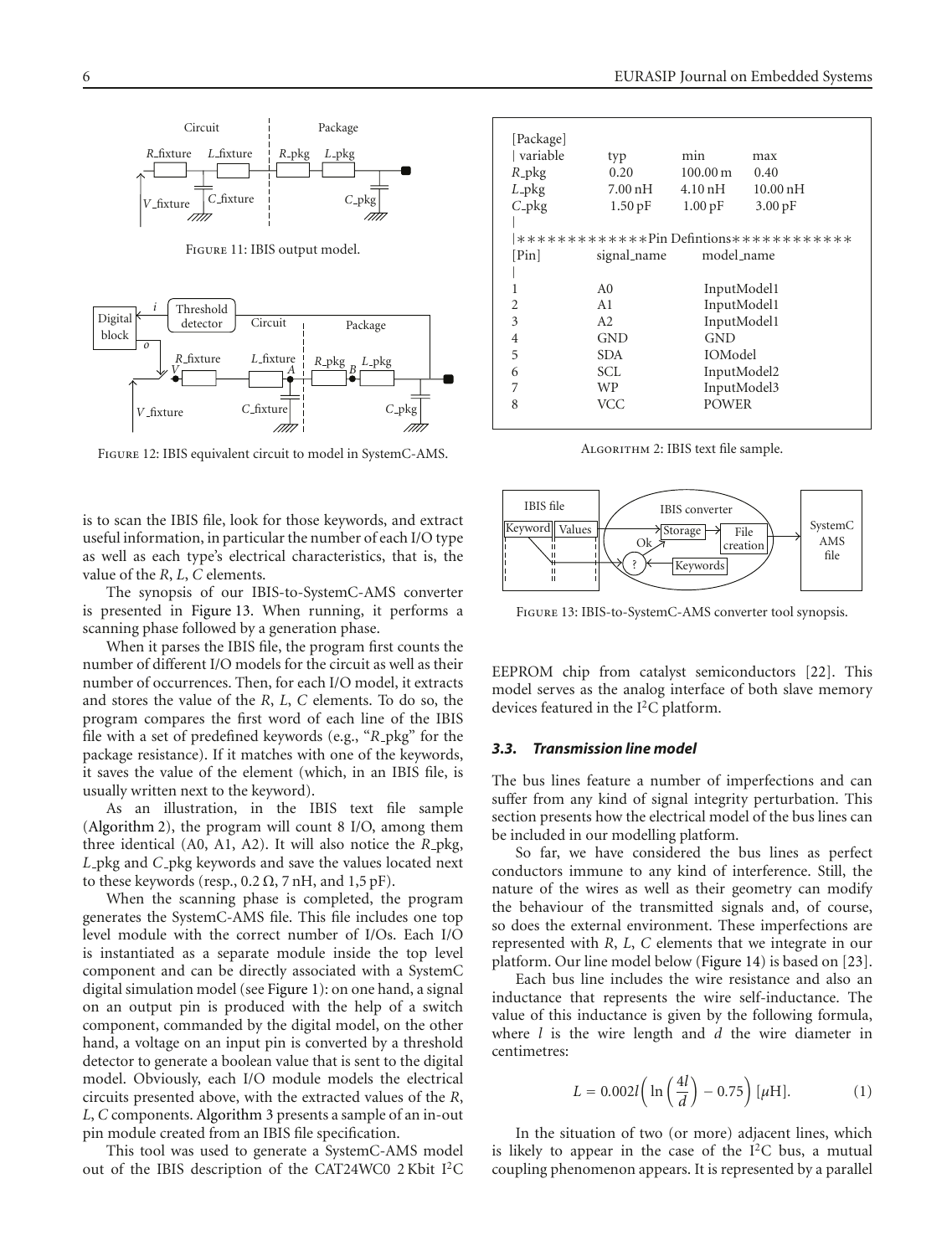```
struct IBIS INOUT PIN : sc module
{
  sc out<bool> i; // Input signal sent to digital block
  sc in<bool> o; // Output signal sent by digital block
\equivsca elec port pin; // Inout Pin
\equivsca sdf signal<double> in sdf; // Pin Voltage
\equivsca elec ref gnd; // Electrical Ground
  sca elec node B; // Node between R pkg & L pkg
  sca elec node A; // Node between R pkg & L fix
  sca elec node V; // Node between R fix & switch
\equiv// Declaration of IBIS RLC elements
  sca r ∗R pkg, ∗R fixture; sca c ∗C pkg, ∗C fixture;
  sca l ∗L pkg; sca vconst ∗V fixture;
  sca rswitch ∗sw1; sca vd2sdf ∗conv pin;
\equiv// Threshold converts input voltage to bool value
  THRESHOLD_DETECTOR *thd_in;
\equivSC HAS PROCESS(IBIS INOUT PIN);
-
  // Constructor: RLC values retrieved from IBIS file
  IBIS_INOUT_PIN( sc_module_name insname,
        double R pkg value, double C pkg value,
        double L pkg value, double C fixture value,
        double R_fixture_value, double V_fixture_value )
     {
        // PACKAGE ELEMENTS INSTANCIATION
           C_pkg-\gevalue = C_pkg_value;
           C pkg->p(pin); C pkg->n(gnd);
\equivL-pkg->value = L-pkg-value;
           L-pkg->p(B); L-pkg->n(pin);
\equivR pkg->value = R pkg value;
           R-pkg->p(A); R-pkg->n(B);
\equiv// PACKAGE ELEMENTS INSTANCIATION
           C fixture->value = C fixture value;
           C_fixture->p(A); C_fixture->n(gnd);
\equivR fixture->value = R fixture value;
           R<sub>-</sub>fixture-\geqp(Vfix); R<sub>-</sub>fixture-\geqn(B);
\equivV_ fixture->value = V_ fixture_value;
           V_ fixture->p(Vfix); V_ fixture->n(gnd);
\equiv// Switch controlled by digital block
           sw1->p(V); sw1->n(gnd);
           sw1->ctrl(o); sw1->off val = true;
\equiv// Threshold: Pin Voltage is sent to digital
        // block as bool value
           thd_in->threshold = 1.1;
           thd_in->in (in_sdf); thd_in->out(i);
           };
        }
```
ALGORITHM 3: SystemC-AMS code sample generated from IBIS specification.



Figure 14: Transmission line model.



Figure 15: Transmission line model in *n* segments.

capacitance whose value depends on the diameter *d* of the wires and the distance *D* between them. The mutual capacitance is given by the following formula:

$$
C = \frac{\pi 0.0885}{\cosh^{-1}(D/d)} [pF/cm].
$$
 (2)

In a first step, we considered that the mutual inductance between the  $I^2C$  wires is negligible.

The length of the bus lines, for instance in an automotive context, can be quite important, up to several metres. Therefore, the global line model of Figure 14 can be divided into several segments, such as in Figure 15. With this representation, we can take into account a distance variation between two bus lines, affect only a part of the bus with a perturbation, or simply use segments with different lengths to respect the node topology in the system (Figure 16).

Our SystemC-AMS line model comes in the form of one top module that instanciates *n* segment submodules. The length of each segment can be parameterized in the submodule constructor (Algorithm 4).

# **4. PLATFORM SIMULATION**

We present in this section the simulation of our field-busbased platform, summarized in Figure 17. The SystemC and SystemC-AMS description allow us to cosimulate the MIPS or the 8051 embedded software with the hardware behaviour of the components, whether analog or digital. This section first gives some information about the code that is executed during simulation, then shows its impact on the digital blocks of the platform, especially the bus controllers. We focus next on the analog response on the bus, presenting the influence of the transmission line on the shape of the signal. Finally, we provide simulation performances for our mixed platform.

# *4.1. Embedded code*

The aim of our simulation is to validate the functionality of the bus controller by testing all the protocol features.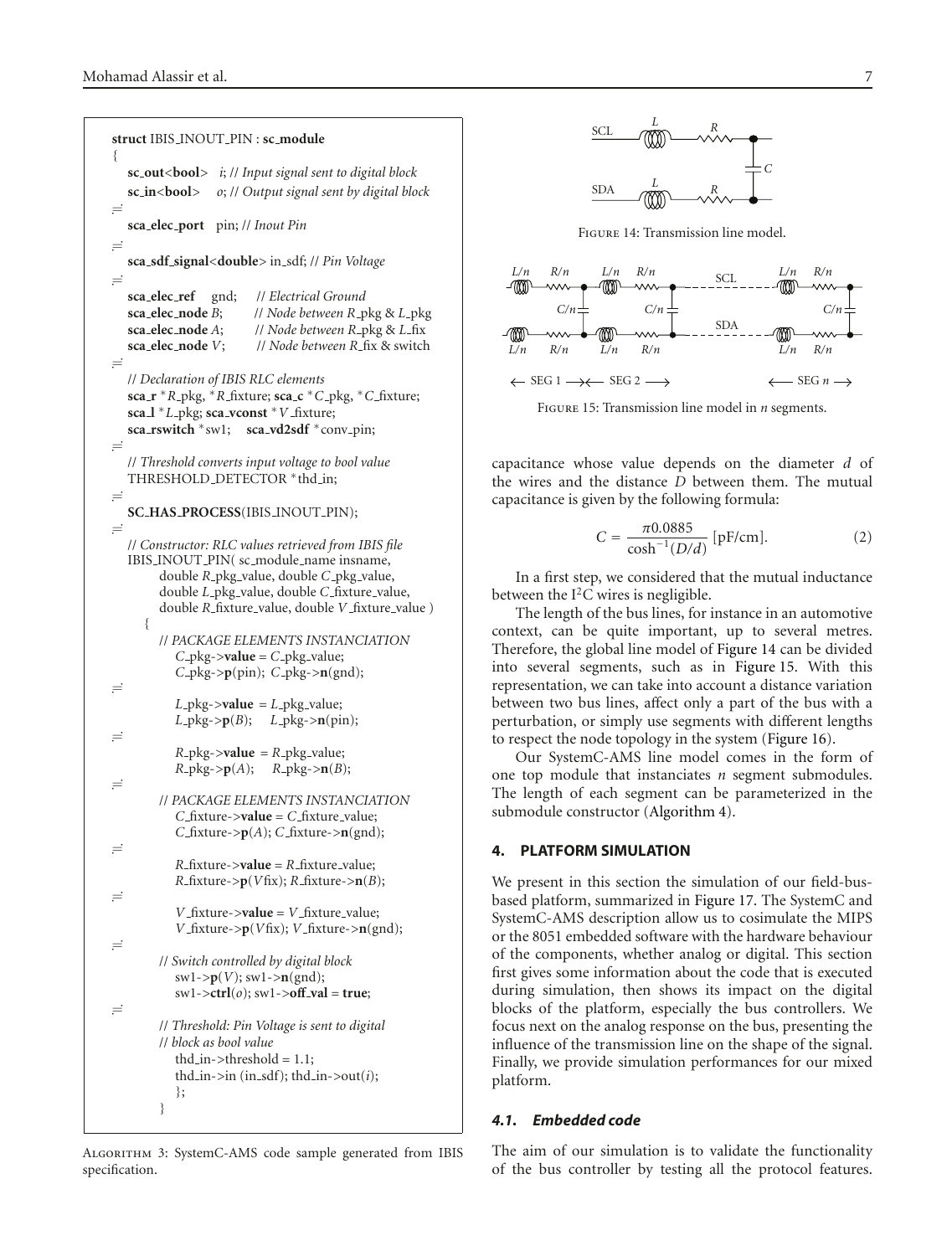```
struct LINE I2C:sc module
{
   sca elec port scl1, scl2; // Segment ends for SCL
   sca elec port sda1, sda2; // Segment ends for SDA
   sca elec node lr1, lr2; // Node between L and R
-

   double L value, R value, C value; // Elements value
-

   sca r ∗R scl, ∗R sda;
   sca l ∗L scl, ∗L sda;
   sca c ∗C cpg;
-

   SC HAS PROCESS(LINE I2C);
-

   LINE I2C(sc module name insname, double length)
      { // Length in cm
          L-value = 7.8e – 9<sup>*</sup>length;
          R-value = 0.5* length;
          C_value = 0.1e - 12* length;
-

     // Elements Instanciation
-

          L scl->p(scl1); L scl->n(lr1);
          L_scl->value = L_value;
-

          R scl->p(lr1); R scl->n(scl2);
          R<sub>-</sub>scl->value = R<sub>-</sub>value;
-

          L sda->p(sda1); L sda->n(lr2);
          L sda->value = L value;
\equivR sda->p(lr2); R sda->n(sda2);
          R<sub>-</sub>sda->value = R<sub>-</sub>value;
-

          C cpg->p(scl2); C cpg->n(sda2);
          C_ccpg->value = C_cvalue;
      };
   };
```
Algorithm 4: Line segment SystemC-AMS code sample.



FIGURE 16: Line model and system topology.

Therefore, the embedded code found on the two master devices mainly consists in bus access operations.

The following assembler code (Algorithm 5) is compiled and stored in the internal ROM of the 8051 microcontroller. When it runs, the program performs an I<sup>2</sup>C write operation: the data byte 4Eh is written on the B4h cell address of the slave RAM device.

This write operation takes place in two stages: first the IP sends the cell address to the slave device (the A0 h value is



tion.

made of the 50 h 7-bit slave address and the R/W bit set to 0), then it writes the data byte to this same slave device.

Similarly, Algorithm 6 gives a sample of the MIPS code, featuring the assembler functions used to request the controller IP a read or a write on the  $I<sup>2</sup>C$  bus, as well as the interrupt subroutine which is called when a read data has been received from the  $I<sup>2</sup>C$  bus and is available for the MIPS master.

# *4.2. Digital simulation*

When running, the codes found in the SoC and the microcontroller send requests and therefore activate their respective  $I^2C$  controller. In particular, we can see in Figure 18 a sequence featuring a write operation requested by the 8051 to one of the RAM devices followed by an MIPScommanded read request of the same RAM cell address.

The SystemC chronogram shows the 8051 positioning the 4 Eh byte on its data bus and the F1 h value on its address bus, resulting on a first transmission on the  $I<sup>2</sup>C$ bus, then the SoC bus controller performing a second transmission to retrieve the data from the RAM component. The chronogram shows the digital behaviour of the SDA bus line (featured on the last row), as well as the SDA commands sent by each component, indicating which device has control of the bus at any given time. We can also notice that an IRQ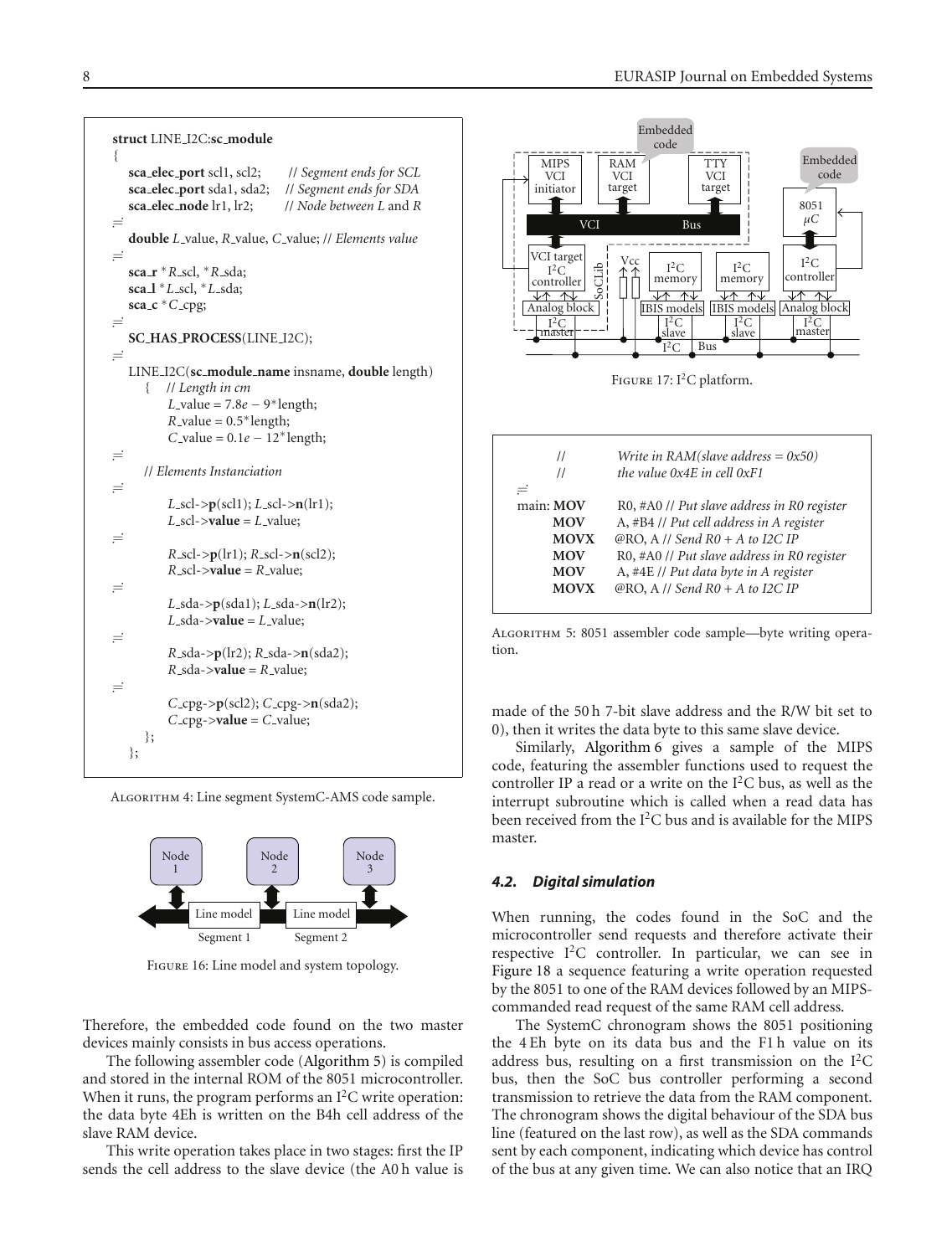```
// Interrupt Subroutine
void SwitchOnIt(int it)
{
  int i;
-

// Identify the active interrupt of highest priority
  for (i = 0; i < 8; i++) if (ik(1 \ll i)) break;
\equivswitch (i)
   {
     case 0: break; // SwIt 0
     case 1: break; // SwIt 1
     case 2: read interface(); break; // It 0
     case 3: break; // It 1
     case 4: break; // It 2
     case 5: break; // It 3
     case 6: break; // It 4
     case 7: break; // It 5
     default: break;
   }
}
\equiv// Main Program
int main(void)
{
  write byte(0x50, 0x57, 0x69);
  // Parameters = Slave Adr (stored in $4 register)
  // Cell Adr (stored in $5 register)
  // Data Byte (stored in $6 register)
\equivread byte(0x51, 0xf1);
  // Parameters = Slave Adr (stored in $4 register)
  // Cell Adr (stored in $5 register)
\equivwhile (1);
  return 0;
}
-

// Byte Writing ASM Code Sample
write_byte:
  la $3,0xc0000000 // Load VCI target (I2C IP)
                       // address to $3 register
  sll $4, $4, 9 // Slave adr in high part of register
  or $4, $4, $5 // Cell adr in low part of register
  sh $4, 0 ($3) // (save half-word)
                       // send target + cell adr to IP
  sb $6, 1 ($3) // Send data byte to IP
  nop
  j $31 // return from subroutine
.end write byte
// Byte Reading ASM Code Sample
read_byte:
\equivla $3,0xc0000000 // Load VCI target (I2C IP)
                       // address to $3 register
  sll $4, $4, 9 // Slave adr in high part of register
  ori $4, $4, 0x100 // Set R/W Bit to Read
  or $4, $4, $5 // Cell adr in low part of register
  sh $4, 0 ($3) // save half-word ->
  nop // send target + cell adr to IP
  j $31 // return from subroutine
```
ALGORITHM 6: MIPS code sample.

signal is generated when the 4Eh value is available in the MIPS I<sup>2</sup>C controller.

#### *4.3. Analog simulation*

The chronogram in Figure 19 represents the analog behaviour of the  $I<sup>2</sup>C$  bus lines during a write transmission issued by the MIPS-based SoC. It does not take into account the transmission line model. On the first row of the chronogram, the slave address (50 h) is first sent on the bus, then on the second row, after an acknowledge from this slave device, the master transmits the cell address (B4 h) it wants to write into. Finally, on the third row, after another acknowledge from the slave, the data byte (4 Eh) is sent to the slave, followed by a last acknowledge from the slave and a stop bit, signaling the end of transmission.

The chronogram also displays the shape of the analog signal. The rising and falling times that can be seen depend on the analog interface of the component that has control of the bus when a particular bit is transmitted. In the case of the chronogram in Figure 19, most of the bits are issued by the 8051 bus controller interface, except for the acknowledges which are issued by the IBIS-converted interface of the RAM device.

Our platform also allows us to test the multimaster arbitration of the  $I<sup>2</sup>C$  bus as it is implemented in our model. In the chronogram shown in Figure 20, both masters send a start bit at the same moment. The SDA bus line follows the two commands as long as they are identical, and when they differ, the master which sends a 0 bit (in this case the MIPS) takes control of the bus and the 8051 stops transmitting on SCL and SDA. Also of interest is the wired-AND function performed on the SDA and SCL lines of the bus. This shows that our mixed-signal controller model successfully performs electrical multimaster arbitration.

Finally, Figure 21 presents the signal behaviour if we take into account the line imperfections with the model presented in Section 4. We can clearly see the effect of the wire inductance and the mutual capacitance.

### *4.4. Simulation performances*

Table 1 presents simulation speeds for various configurations of the simulation platform presented in Section 4. The measurements were performed on a Linux workstation equipped with a Pentium M processor running at 1.73 GHz, a L2 cache of 2 Mb, and 1 Gb of SDRAM. Sampling period for the analog models is 100 nanoseconds.

Our aim is to measure the increase of simulation time between a purely digital simulation in SystemC of a platform, and a mixed SystemC/SystemC-AMS simulation of the same platform. We first measure this overhead in the case of a simplified platform made of a microcontroller node and a slave RAM, first without and then with the transmission line model. Results show that for the 8051 platform, the overhead due to the AMS parts of the model is relatively important, though simulation is still very fast.

In the second case that is the full 4-node platform including the transmission line model, the impact is less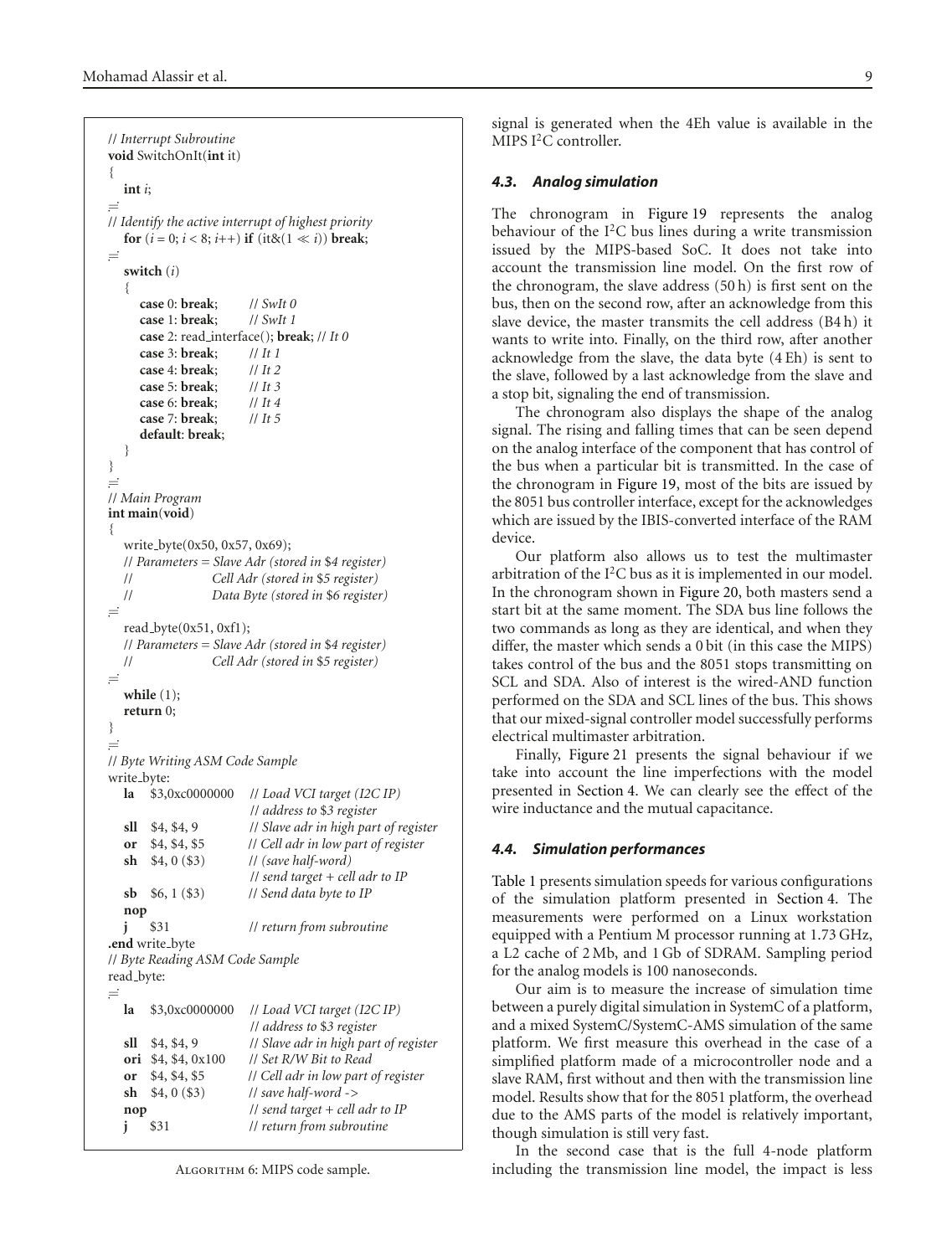

Figure 18: Simulation with 8051 and MIPS master.

TABLE 1: I<sup>2</sup>C Platform simulation performance in cycles/s.

| Application                              | SystemC platform | $Sys.C + Sys.C-AMS$ equivalent plarform | Overhead |
|------------------------------------------|------------------|-----------------------------------------|----------|
| $8051$ node + RAM with IBIS              | 149 300          | 106 400                                 | 29%      |
| $8051$ node + RAM with IBIS + line model | 149 300          | 87.500                                  | 41%      |
| 4-node platform without line model       | 25 800           | 23 500                                  | 9%       |
| Complete $I^2C$ platform (Figure 19)     | 25 800           | 19.500                                  | 24%      |



Figure 19: Analog simulation—byte writing operation.

prominent, mainly because the proportion of purely SystemC components is more important. In this latter configuration, analog simulation of the  $I<sup>2</sup>C$  bus is performed only 9% slower than a digital-only simulation if we do not include the line model, and 24% if we add a line segment model between two nodes.

# **5. CONCLUSION**

In this paper, we showed how to model field-bus communications in the context of embedded systems. We described a heterogeneous model that features three main parts. Firstly,



Figure 20: Multimaster mode arbitration.

an I/O bus controller interfaces the processor cores with the field bus. Secondly, an analog part represents the interface of the I/O controller with the bus lines. To accurately model the analog behaviour of the components, we introduced an IBIS-to-SystemC-AMS converter to derive the analog description of the field bus nodes analog interface from industrial circuits. Thirdly, we modelled the bus lines as an array of segments that take into account the electrical imperfections of the bus lines.

Simulations showed the successful operations of the I2C field bus. The SystemC-AMS simulation times showed different overheads over digital SystemC: 40% for a 8051 to